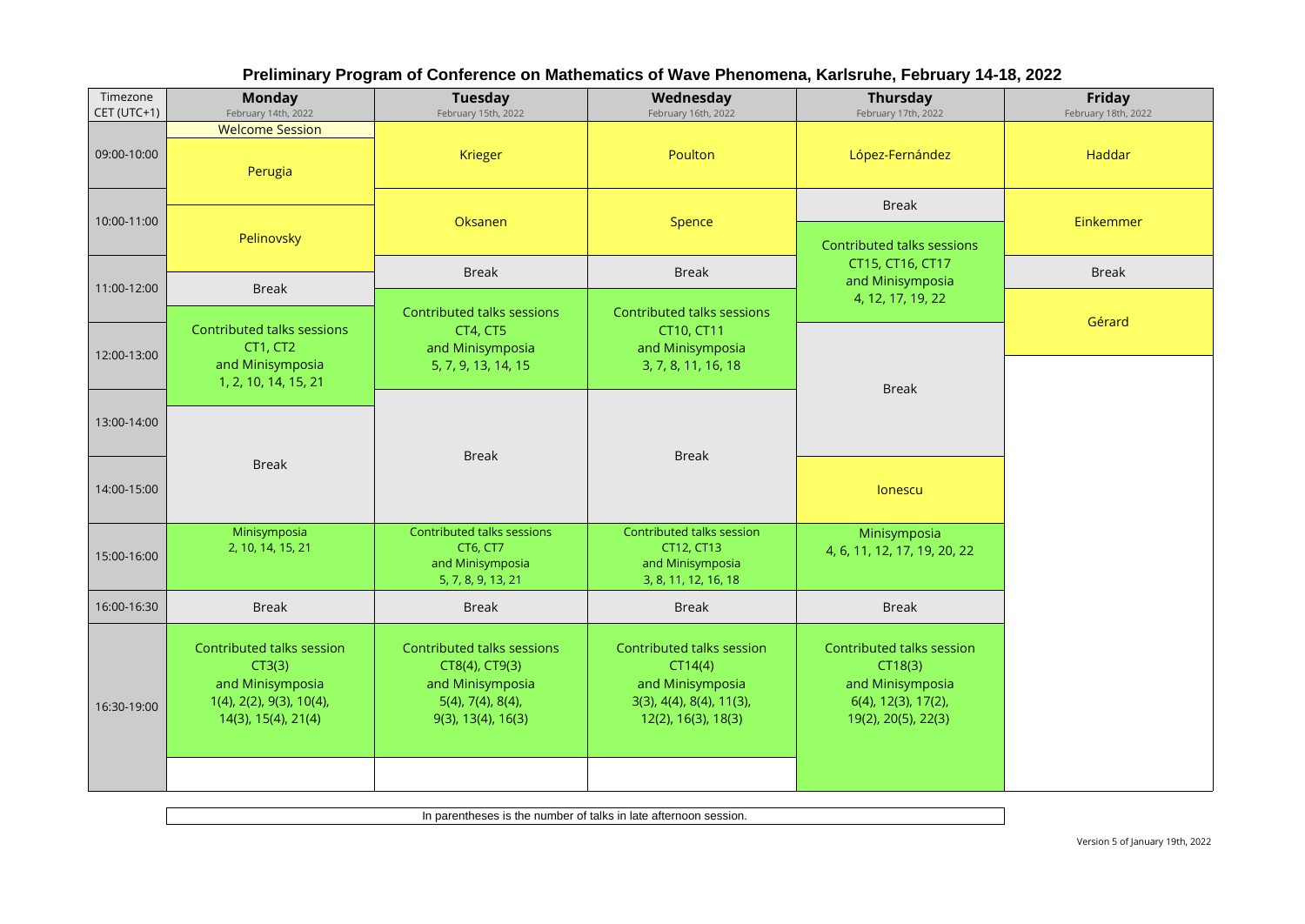#### **Preliminary Program of Conference on Mathematics of Wave Phenomena, Karlsruhe, February 14-18, 2022**

#### **List of Minisymposia**

- 1 [Wave Propagation and Imaging in Biomedical Ultrasound](https://conference22.waves.kit.edu/?page_id=126) National Machines Market Phenomena in Metamaterials and Metasurfaces (1989) and Metasurfaces (1989) and Metasurfaces (1989) and Metasurfaces (1989) and Metasurfaces ( Organizers: Marta Betcke (London), Ben Cox (London), and Ashkan Javaherian (U College London)
- 2 Advances in Computational Boundary Integral Equations for Electromagneti **[Monotonicity Methods in Shape Reconstruction](https://conference22.waves.kit.edu/?page_id=173)** Organizers: Timo Betcke (U College London), David Hewett (U College London), and Kristof Cools (Ghent U)
- 3 [Stochastic Nonlinear Wave and Schrödinger Equations and Applications](https://conference22.waves.kit.edu/?page_id=151) 14 [Mathematical Aspects of Wave Propagation in Plasmonic Structures](https://conference22.waves.kit.edu/?page_id=175) Organizers: Zdzislaw Brzeźniak (U York) Organizer: Martin Halla (MPI Göttingen) and Lucas Chesnel (EP Palaiseau)
- 4 15 [High Frequency Scattering and Wave Propagation:](https://conference22.waves.kit.edu/?page_id=155) Organizer: Simon Chandler-Wilde (U Reading) and Euan Spence (U Bath) Organizers: Mat Johnson (U Kansas) and Björn de Rijk (KIT) [the Semiclassical/Numerical Analysis Interface](https://conference22.waves.kit.edu/?page_id=155)
- 5 [Discretization Methods for Indefinite Wave Propagation Problems](https://conference22.waves.kit.edu/?page_id=157) 16 [Geometric Methods in Spectral Theory of Traveling Waves](https://conference22.waves.kit.edu/?page_id=179) Organizers: Théophile Chaumont-Frelet (Inria Sophia-Antipolis) and Jens Markus Melenk (TU Wien)
- 6 Advances in Inverse Design for Wave Propagation Problems Organizers: Rasmus E. Christiansen (TU Denmark), Ole Sigmund (TU Denmark), Owen Miller (Yale U), and Eddie Wadbro (Karlstad U)
- 7 Nonlinear Maxwell Equations Organizers: Tomáš Dohnal (U Halle) and Giulio Romani (U Halle)
- 8 Water Waves and Dispersive Equations
- 9 [Wave Propagation in Periodic Structures: Analysis and Numerics](https://conference22.waves.kit.edu/?page_id=165) **Microlocal Conceptation Concepts for Imaging by Waves** Organizers: Sonia Fliss (ENSTA Paris) and Ruming Zhang (KIT) Organizers: Todd Quinto (Tufts U) and Andreas Rieder (KIT)
- 10 Uncertainty Ouantification for Wayes
- 11 22 [Numerical Approaches to Wave Propagation in Complex Media](https://conference22.waves.kit.edu/?page_id=169) [Stability and Instability in Fluids](https://conference22.waves.kit.edu/?page_id=191) Organizers: Dietmar Gallistl (U Jena), Patrick Henning (U Bochum), and Barbara Verfürth (KIT)
- Organizers: Fatima Goffi (KIT) and Carsten Rockstuhl (KIT)
- Organizers: Roland Griesmaier (KIT) and Bastian von Harrach (U Frankfurt/Main)
- 
- 15 [The Stability of Nonlinear Waves](https://conference22.waves.kit.edu/?page_id=177)

- Organizers: Chris Jones (U North Carolina) and Yuri Latushkin (U Missouri)
- Organizers: Christian Klein (U Bourgogne) and Bing-Ying Lu (U Bremen) 17 [Complete Integrability, Riemann–Hilbert Problems and Nonlinear Waves](https://conference22.waves.kit.edu/?page_id=181)
- 18 [Modelling and Inversion of Seismic Waves on the Global and Regional Scale](https://conference22.waves.kit.edu/?page_id=183) Organizers: Volker Michel (U Siegen), Naomi Schneider (U Siegen), and Karin Sigloch (Geoazur, Sophia Antipolis)
- Organizers: Mats Ehrnström (NTNU Trondheim) and Gabriele Brüll (KIT) Organizers: Vanja Nikolić (Radboud U) and Belkacem Said-Houari (U Sharjah) 19 [Analysis and Numerics of Nonlinear Acoustic Waves in Relaxing Media](https://conference22.waves.kit.edu/?page_id=185)
	-
- Organizers: Martin Frank (KIT) and Christian Wieners (KIT) Organizers: Sebastian Herr (Bielefeld U) and Birgit Schörkhuber (Innsbruck U) 21 [Blow-up and Global Dynamics in Nonlinear Dispersive PDEs](https://conference22.waves.kit.edu/?page_id=189)
	- Organizers: Christian Zillinger (KIT)